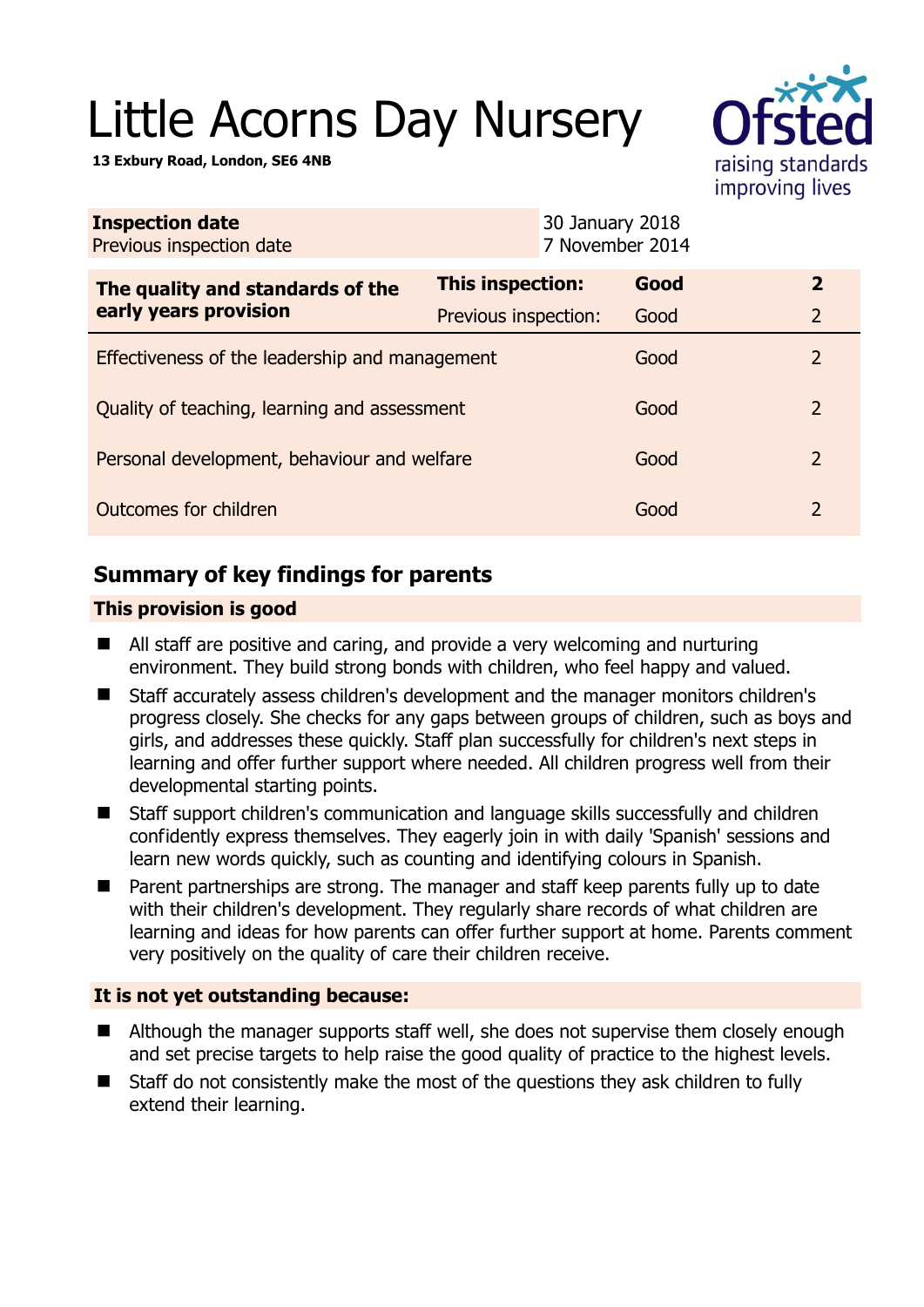## **What the setting needs to do to improve further**

#### **To further improve the quality of the early years provision the provider should:**

- supervise staff more closely and offer further support to help raise the quality of practice to the highest level
- make better use of questioning to help fully extend children's learning and support rapid progress.

#### **Inspection activities**

- The inspector observed teaching practice and the impact this has on children's learning.
- The inspector held discussions with the managers, staff and children.
- The inspector read some of the nursery's documentation, including the safeguarding policy and procedures.
- The inspector sampled children's development information and records.
- The inspector completed a joint observation with the manager and discussed children's play, learning and progress.

#### **Inspector**

Ben Parsons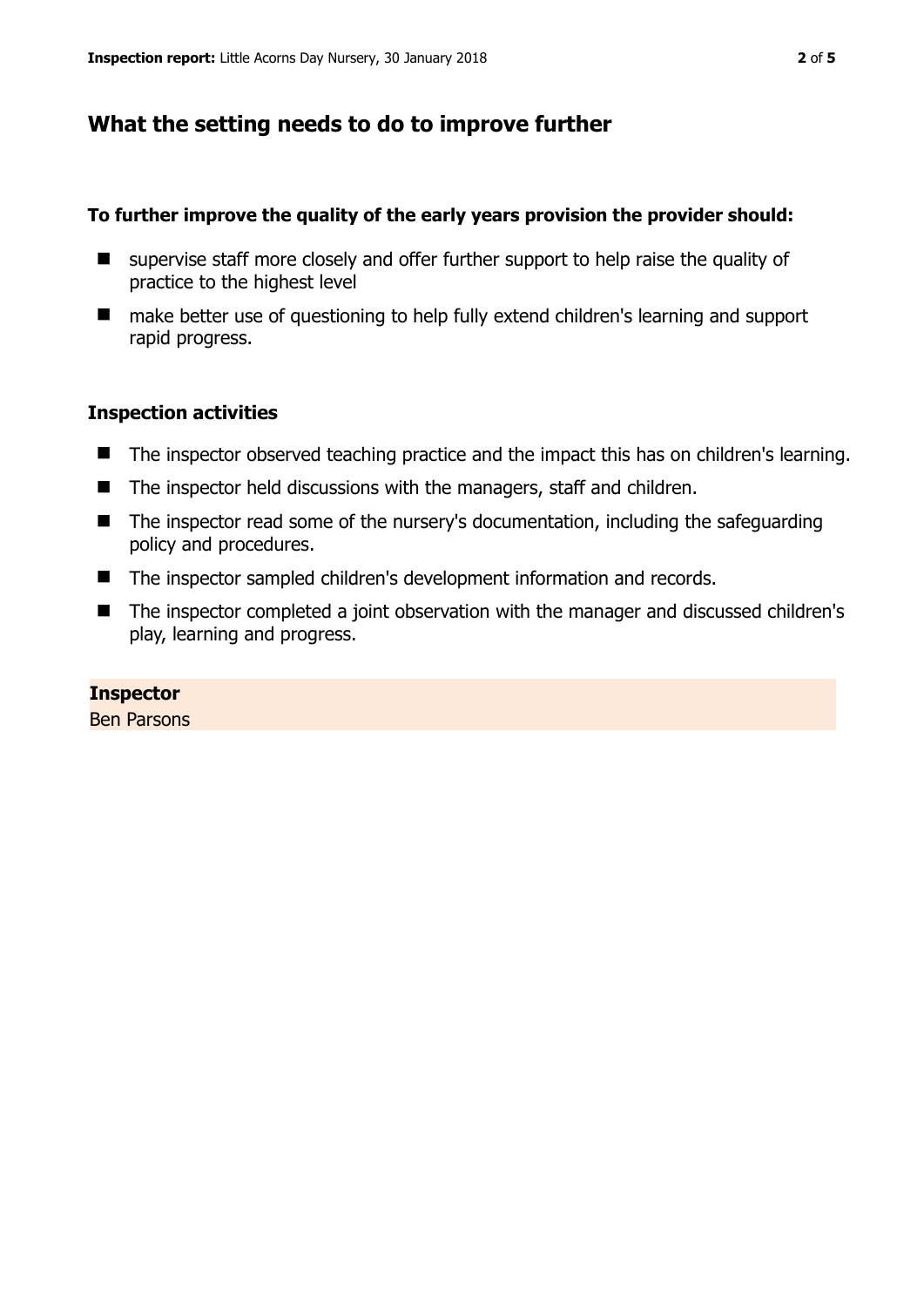# **Inspection findings**

#### **Effectiveness of the leadership and management is good**

The dedicated manager reflects carefully on the effectiveness of the nursery. She works well with staff, parents and children to help identify strengths and areas for further improvement. For example, she has recently introduced regular trips to a local nature area where children's outdoor learning is supported by a trained teacher. Children take part in a variety of experiences, such as building with natural objects and cooking on campfires. Overall, the manager effectively supports her staff to develop their practice and encourages further training and childcare qualifications. After recent training, staff introduced new books to support children's positive values, such as respecting each other's differences. Safeguarding is effective. The manager and staff have up-to-date knowledge of how to deal with any child protection concerns and follow strict procedures.

#### **Quality of teaching, learning and assessment is good**

Staff are well qualified and know the children well. They successfully use children's interests to help provide an engaging and stimulating environment. Children of all ages enthusiastically take part in a wide range of activities. For example, two-year-old children enjoy pretending to look after each other, using the role-play doctor's kit. They confidently talk about needing medicine if they are unwell and using toothpaste to clean their teeth. Staff support pre-school children's mathematical skills well. For example, they teach children number-matching games and encourage them to work out one more and less as they count. Staff use songs skilfully to help build on babies' experiences. For instance, as babies explore toy animals, staff sing songs about visiting the animals in the zoo and babies excitedly join in, making their animal sounds.

#### **Personal development, behaviour and welfare are good**

Children are very kind and considerate of others. They take great pride in caring for the nursery's pet chicken and rabbits, and talk sensitively about what they need to be happy. Children behave well, are sociable and make strong friendships. They actively include others in their play and happily share their experiences. For example, children ask others if they want to join in with games and kindly share out roles in their imaginary play. Staff are particularly attentive to the care needs of babies and offer them warm affection when needed. Babies settle quickly and feel safe and secure. Staff encourage plenty of outdoor play and children enjoy exercising in the well-resourced garden. They particularly enjoy using the trampoline and develop good balance and coordination.

## **Outcomes for children are good**

Children of all ages enjoy their learning and quickly gain the skills they need for the next stage in their learning and for school. Pre-school children are curious about nature. They confidently use magnifying glasses and factual books to help describe and identify toy insects. Two-year-old children are very imaginative and gain good control over creative equipment. Babies walk confidently from an early age and enjoy climbing up and down soft-play ramps. All children are well-motivated, inquisitive and eager learners.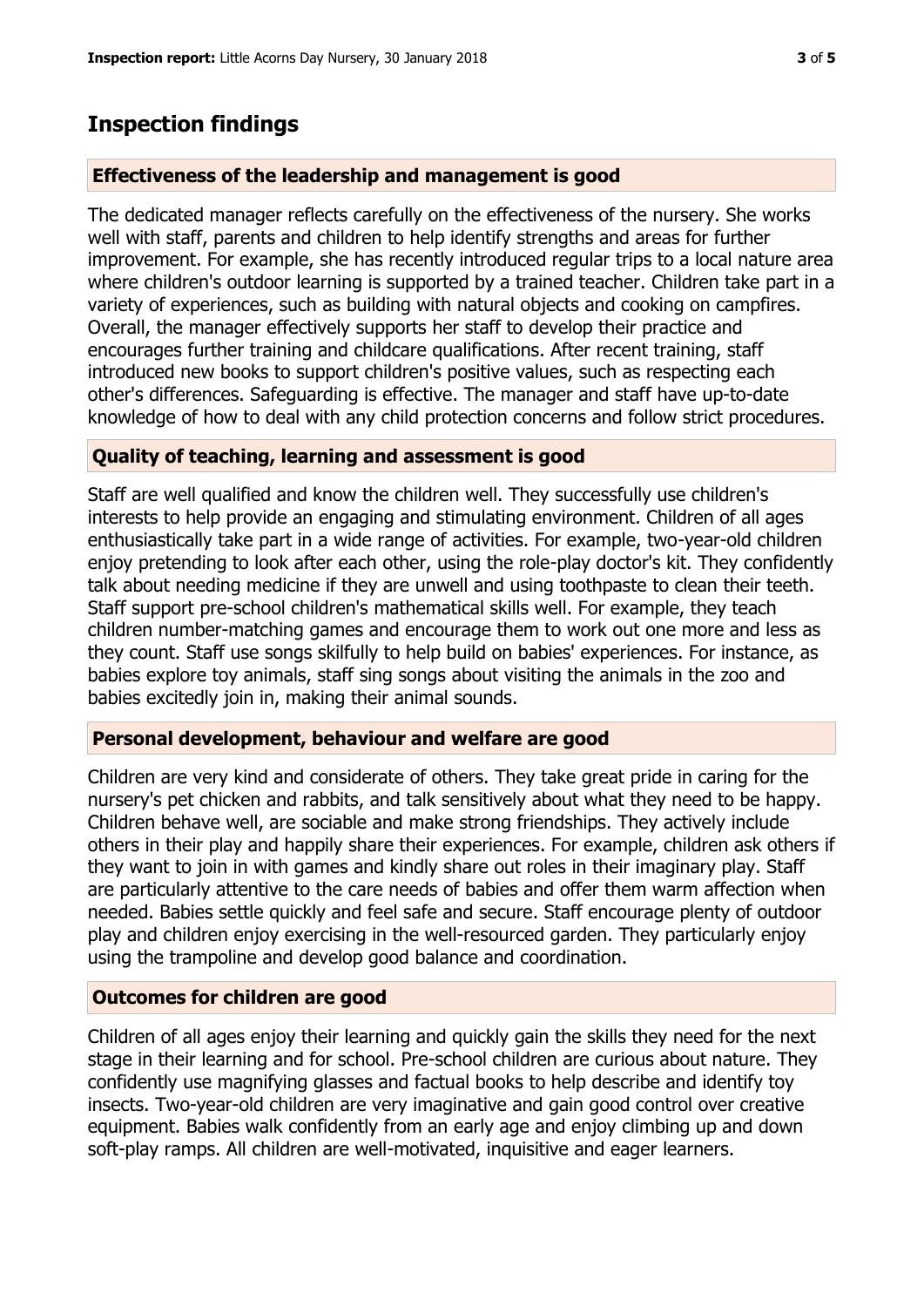## **Setting details**

| Unique reference number                             | EY462362                                                                             |  |
|-----------------------------------------------------|--------------------------------------------------------------------------------------|--|
| <b>Local authority</b>                              | Lewisham                                                                             |  |
| <b>Inspection number</b>                            | 1071559                                                                              |  |
| <b>Type of provision</b>                            | Full-time provision                                                                  |  |
| Day care type                                       | Childcare - Non-Domestic                                                             |  |
| <b>Registers</b>                                    | Early Years Register, Compulsory Childcare<br>Register, Voluntary Childcare Register |  |
| Age range of children                               | $1 - 4$                                                                              |  |
| <b>Total number of places</b>                       | 32                                                                                   |  |
| Number of children on roll                          | 56                                                                                   |  |
| <b>Name of registered person</b>                    | The Beeches Nursery Group Limited                                                    |  |
| <b>Registered person unique</b><br>reference number | RP532567                                                                             |  |
| Date of previous inspection                         | 7 November 2014                                                                      |  |
| <b>Telephone number</b>                             | 0208 6909507                                                                         |  |

Little Acorns Day Nursery registered in 2013. The nursery is open each weekday between 8am and 6pm, all year round. There are 10 members of staff, eight of whom hold relevant qualifications between level 2 and qualified teacher status. The nursery is in receipt of funding to provide free early education for two-, three- and four-year-old children.

This inspection was carried out by Ofsted under sections 49 and 50 of the Childcare Act 2006 on the quality and standards of provision that is registered on the Early Years Register. The registered person must ensure that this provision complies with the statutory framework for children's learning, development and care, known as the early years foundation stage.

Any complaints about the inspection or the report should be made following the procedures set out in the guidance 'Complaints procedure: raising concerns and making complaints about Ofsted', which is available from Ofsted's website: www.gov.uk/government/organisations/ofsted. If you would like Ofsted to send you a copy of the guidance, please telephone 0300 123 4234, or email enquiries@ofsted.gov.uk.